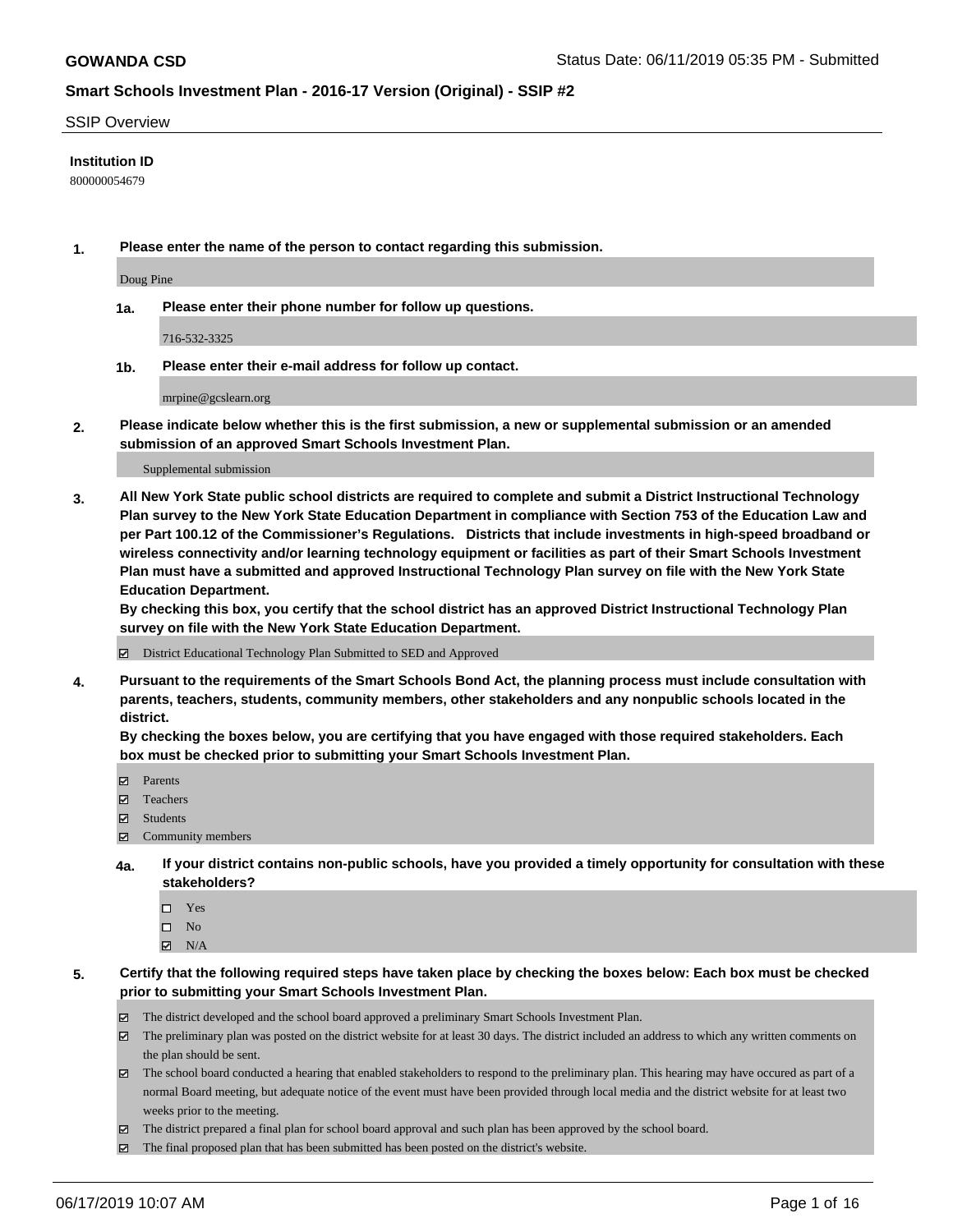SSIP Overview

**5a. Please upload the proposed Smart Schools Investment Plan (SSIP) that was posted on the district's website, along with any supporting materials. Note that this should be different than your recently submitted Educational Technology Survey. The Final SSIP, as approved by the School Board, should also be posted on the website and remain there during the course of the projects contained therein.**

Smart Schools Investment Plan - 2018-2019 School Year - Approved.pdf

**5b. Enter the webpage address where the final Smart Schools Investment Plan is posted. The Plan should remain posted for the life of the included projects.**

http://www.gowcsd.org/technology-plan/

**6. Please enter an estimate of the total number of students and staff that will benefit from this Smart Schools Investment Plan based on the cumulative projects submitted to date.**

1,319

**7. An LEA/School District may partner with one or more other LEA/School Districts to form a consortium to pool Smart Schools Bond Act funds for a project that meets all other Smart School Bond Act requirements. Each school district participating in the consortium will need to file an approved Smart Schools Investment Plan for the project and submit a signed Memorandum of Understanding that sets forth the details of the consortium including the roles of each respective district.**

 $\Box$  The district plans to participate in a consortium to partner with other school district(s) to implement a Smart Schools project.

#### **8. Please enter the name and 6-digit SED Code for each LEA/School District participating in the Consortium.**

| Partner LEA/District | <b>ISED BEDS Code</b> |
|----------------------|-----------------------|
| (No Response)        | (No Response)         |

#### **9. Please upload a signed Memorandum of Understanding with all of the participating Consortium partners.**

(No Response)

**10. Your district's Smart Schools Bond Act Allocation is:**

\$1,548,724

**11. Enter the budget sub-allocations by category that you are submitting for approval at this time. If you are not budgeting SSBA funds for a category, please enter 0 (zero.) If the value entered is \$0, you will not be required to complete that survey question.**

|                                       | Sub-<br>Allocations |
|---------------------------------------|---------------------|
| School Connectivity                   | $\mathbf 0$         |
| Connectivity Projects for Communities | $\Omega$            |
| <b>Classroom Technology</b>           | 249,530             |
| Pre-Kindergarten Classrooms           | $\overline{0}$      |
| Replace Transportable Classrooms      | $\Omega$            |
| High-Tech Security Features           | $\Omega$            |
| Totals:                               | 249,530             |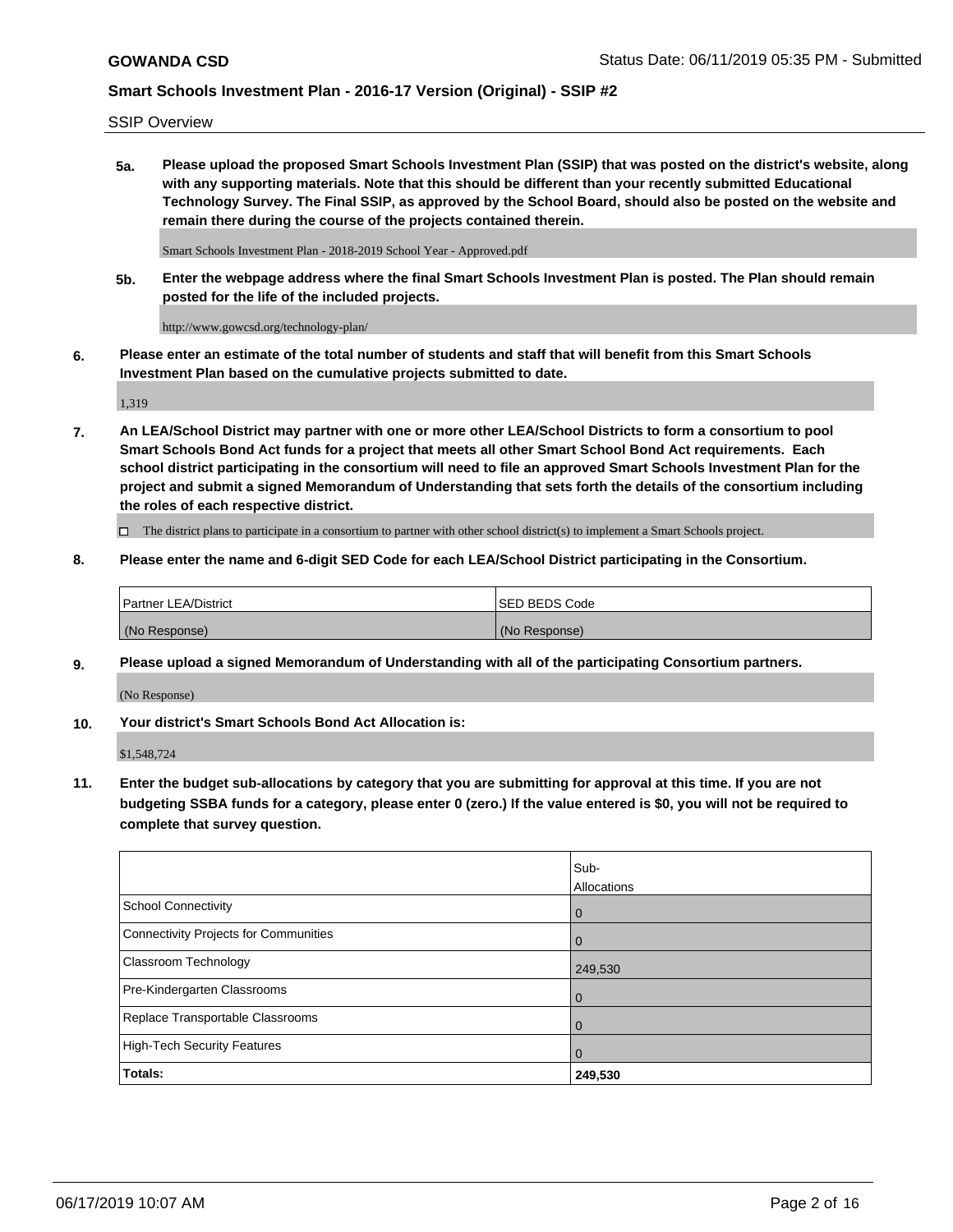School Connectivity

- **1. In order for students and faculty to receive the maximum benefit from the technology made available under the Smart Schools Bond Act, their school buildings must possess sufficient connectivity infrastructure to ensure that devices can be used during the school day. Smart Schools Investment Plans must demonstrate that:**
	- **• sufficient infrastructure that meets the Federal Communications Commission's 100 Mbps per 1,000 students standard currently exists in the buildings where new devices will be deployed, or**
	- **• is a planned use of a portion of Smart Schools Bond Act funds, or**
	- **• is under development through another funding source.**

**Smart Schools Bond Act funds used for technology infrastructure or classroom technology investments must increase the number of school buildings that meet or exceed the minimum speed standard of 100 Mbps per 1,000 students and staff within 12 months. This standard may be met on either a contracted 24/7 firm service or a "burstable" capability. If the standard is met under the burstable criteria, it must be:**

**1. Specifically codified in a service contract with a provider, and**

**2. Guaranteed to be available to all students and devices as needed, particularly during periods of high demand, such as computer-based testing (CBT) periods.**

**Please describe how your district already meets or is planning to meet this standard within 12 months of plan submission.**

(No Response)

**1a. If a district believes that it will be impossible to meet this standard within 12 months, it may apply for a waiver of this requirement, as described on the Smart Schools website. The waiver must be filed and approved by SED prior to submitting this survey.**

 $\Box$  By checking this box, you are certifying that the school district has an approved waiver of this requirement on file with the New York State Education Department.

#### **2. Connectivity Speed Calculator (Required)**

|                         | l Number of<br><b>Students</b> | Multiply by<br>100 Kbps | Divide by 1000 Current Speed<br>to Convert to<br>Required<br>l Speed in Mb | lin Mb           | Expected<br>Speed to be<br>Attained Within   Required<br>12 Months | <b>Expected Date</b><br>When<br>Speed Will be<br>Met |
|-------------------------|--------------------------------|-------------------------|----------------------------------------------------------------------------|------------------|--------------------------------------------------------------------|------------------------------------------------------|
| <b>Calculated Speed</b> | (No<br>Response)               | (No Response)           | (No<br>Response)                                                           | (No<br>Response) | (No<br>Response)                                                   | (No<br>Response)                                     |

**3. Describe how you intend to use Smart Schools Bond Act funds for high-speed broadband and/or wireless connectivity projects in school buildings.**

(No Response)

**4. Describe the linkage between the district's District Instructional Technology Plan and the proposed projects. (There should be a link between your response to this question and your response to Question 1 in Part E. Curriculum and Instruction "What are the district's plans to use digital connectivity and technology to improve teaching and learning?)**

(No Response)

**5. If the district wishes to have students and staff access the Internet from wireless devices within the school building, or in close proximity to it, it must first ensure that it has a robust Wi-Fi network in place that has sufficient bandwidth to meet user demand.**

**Please describe how you have quantified this demand and how you plan to meet this demand.**

(No Response)

**6. As indicated on Page 5 of the guidance, the Office of Facilities Planning will have to conduct a preliminary review**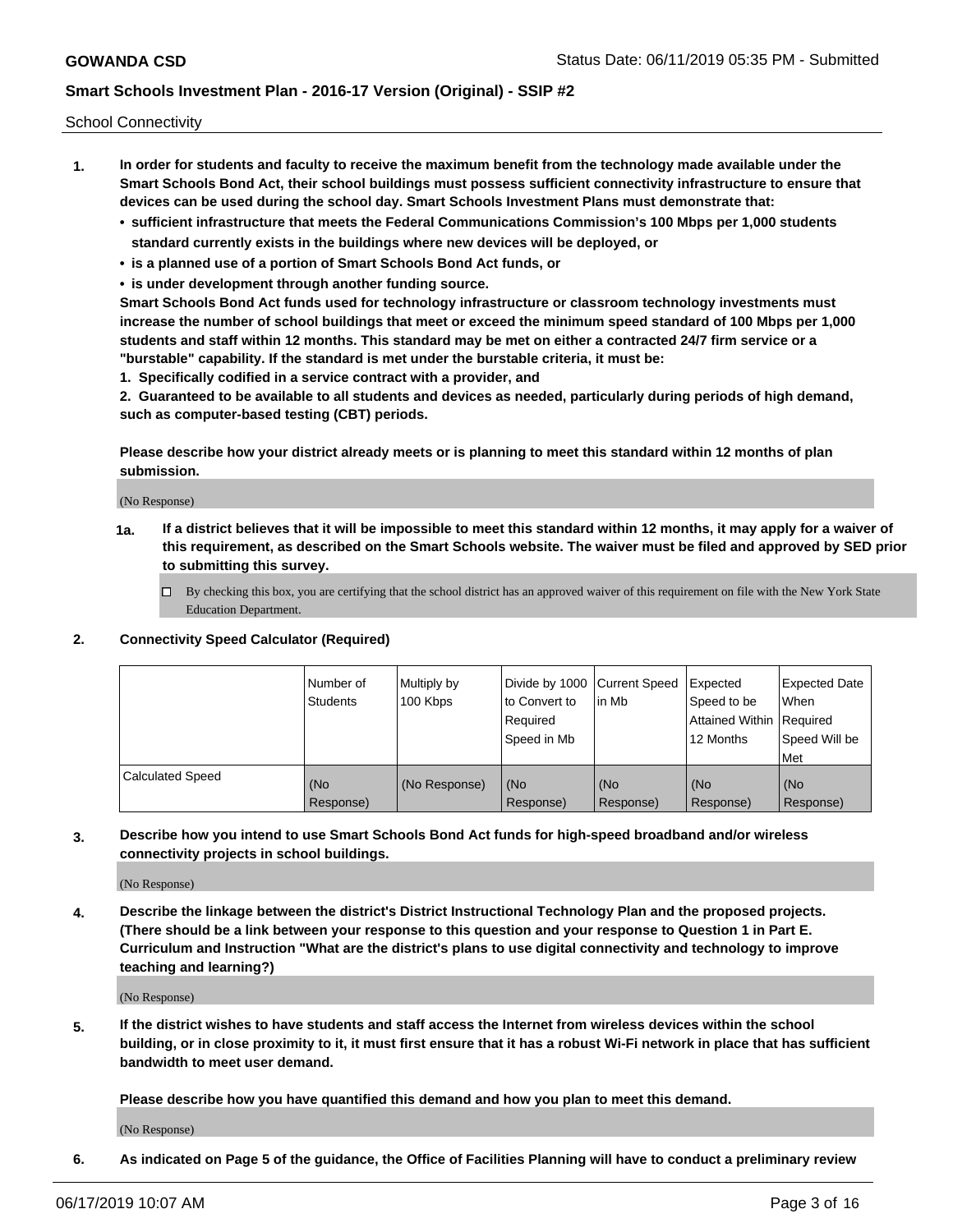School Connectivity

**of all capital projects, including connectivity projects.**

**Please indicate on a separate row each project number given to you by the Office of Facilities Planning.**

| Project Number |  |
|----------------|--|
|                |  |
| (No Response)  |  |
|                |  |

**7. Certain high-tech security and connectivity infrastructure projects may be eligible for an expedited review process as determined by the Office of Facilities Planning.**

**Was your project deemed eligible for streamlined review?**

(No Response)

**8. Include the name and license number of the architect or engineer of record.**

| Name          | License Number |
|---------------|----------------|
| (No Response) | (No Response)  |

**9. If you are submitting an allocation for School Connectivity complete this table. Note that the calculated Total at the bottom of the table must equal the Total allocation for this category that you entered in the SSIP Overview overall budget.** 

|                                            | Sub-              |
|--------------------------------------------|-------------------|
|                                            | <b>Allocation</b> |
| Network/Access Costs                       | (No Response)     |
| <b>Outside Plant Costs</b>                 | (No Response)     |
| School Internal Connections and Components | (No Response)     |
| <b>Professional Services</b>               | (No Response)     |
| Testing                                    | (No Response)     |
| <b>Other Upfront Costs</b>                 | (No Response)     |
| <b>Other Costs</b>                         | (No Response)     |
| Totals:                                    | 0                 |

**10. Please detail the type, quantity, per unit cost and total cost of the eligible items under each sub-category. This is especially important for any expenditures listed under the "Other" category. All expenditures must be eligible for tax-exempt financing to be reimbursed through the SSBA. Sufficient detail must be provided so that we can verify this is the case. If you have any questions, please contact us directly through smartschools@nysed.gov. NOTE: Wireless Access Points should be included in this category, not under Classroom Educational Technology, except those that will be loaned/purchased for nonpublic schools.**

| Select the allowable expenditure | Item to be purchased | Quantity      | <b>Cost per Item</b> | <b>Total Cost</b> |
|----------------------------------|----------------------|---------------|----------------------|-------------------|
| type.                            |                      |               |                      |                   |
| Repeat to add another item under |                      |               |                      |                   |
| each type.                       |                      |               |                      |                   |
| (No Response)                    | (No Response)        | (No Response) | (No Response)        | (No Response)     |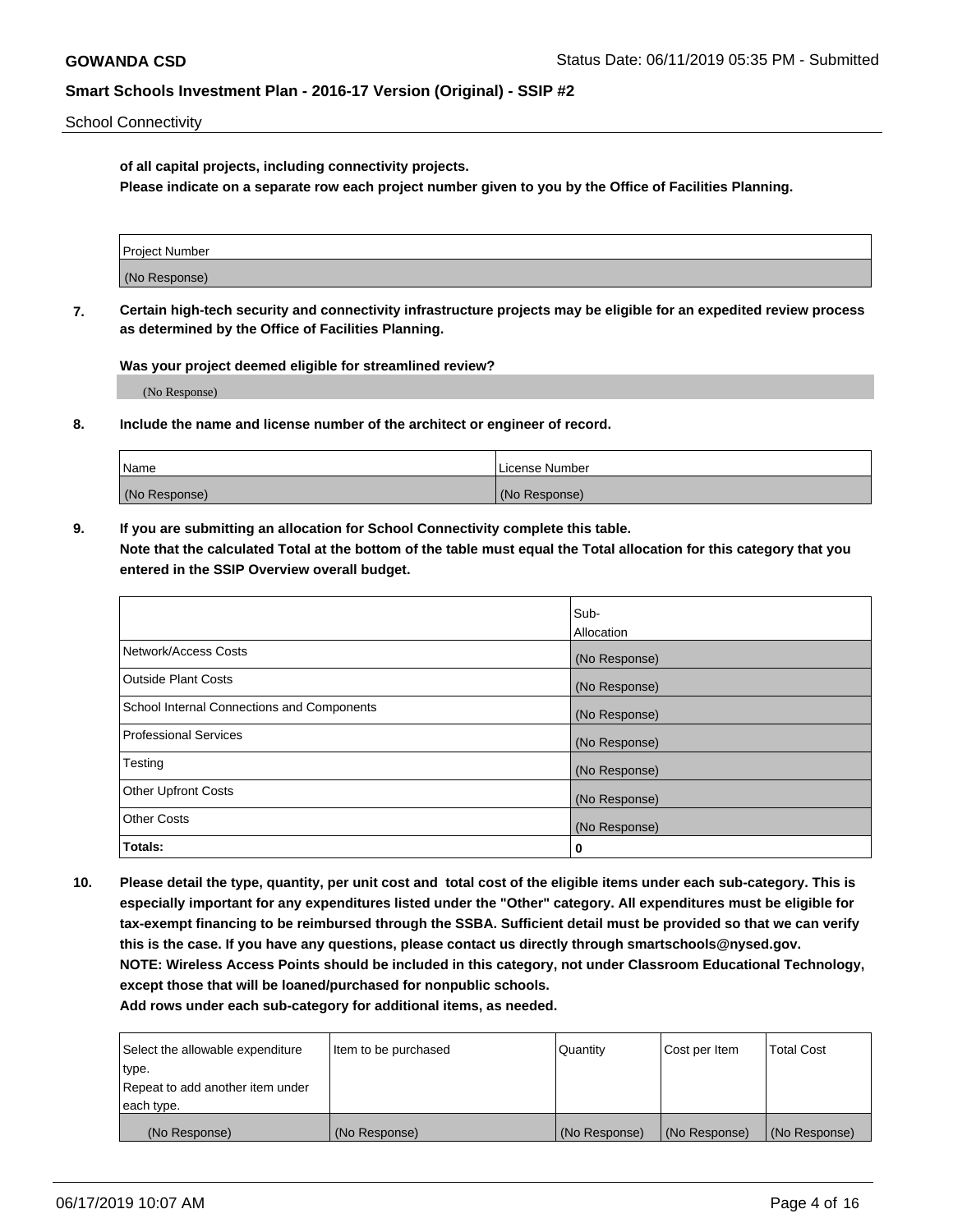Community Connectivity (Broadband and Wireless)

**1. Describe how you intend to use Smart Schools Bond Act funds for high-speed broadband and/or wireless connectivity projects in the community.**

(No Response)

**2. Please describe how the proposed project(s) will promote student achievement and increase student and/or staff access to the Internet in a manner that enhances student learning and/or instruction outside of the school day and/or school building.**

(No Response)

**3. Community connectivity projects must comply with all the necessary local building codes and regulations (building and related permits are not required prior to plan submission).**

 $\Box$  I certify that we will comply with all the necessary local building codes and regulations.

**4. Please describe the physical location of the proposed investment.**

(No Response)

**5. Please provide the initial list of partners participating in the Community Connectivity Broadband Project, along with their Federal Tax Identification (Employer Identification) number.**

| <b>Project Partners</b> | l Federal ID # |
|-------------------------|----------------|
| (No Response)           | (No Response)  |

**6. If you are submitting an allocation for Community Connectivity, complete this table.**

**Note that the calculated Total at the bottom of the table must equal the Total allocation for this category that you entered in the SSIP Overview overall budget.**

|                                    | Sub-Allocation |
|------------------------------------|----------------|
| Network/Access Costs               | (No Response)  |
| <b>Outside Plant Costs</b>         | (No Response)  |
| <b>Tower Costs</b>                 | (No Response)  |
| <b>Customer Premises Equipment</b> | (No Response)  |
| <b>Professional Services</b>       | (No Response)  |
| Testing                            | (No Response)  |
| <b>Other Upfront Costs</b>         | (No Response)  |
| <b>Other Costs</b>                 | (No Response)  |
| Totals:                            | 0              |

**7. Please detail the type, quantity, per unit cost and total cost of the eligible items under each sub-category. This is especially important for any expenditures listed under the "Other" category. All expenditures must be capital-bond eligible to be reimbursed through the SSBA. If you have any questions, please contact us directly through smartschools@nysed.gov.**

| Select the allowable expenditure | Item to be purchased | Quantity      | Cost per Item | <b>Total Cost</b> |
|----------------------------------|----------------------|---------------|---------------|-------------------|
| type.                            |                      |               |               |                   |
| Repeat to add another item under |                      |               |               |                   |
| each type.                       |                      |               |               |                   |
| (No Response)                    | (No Response)        | (No Response) | (No Response) | (No Response)     |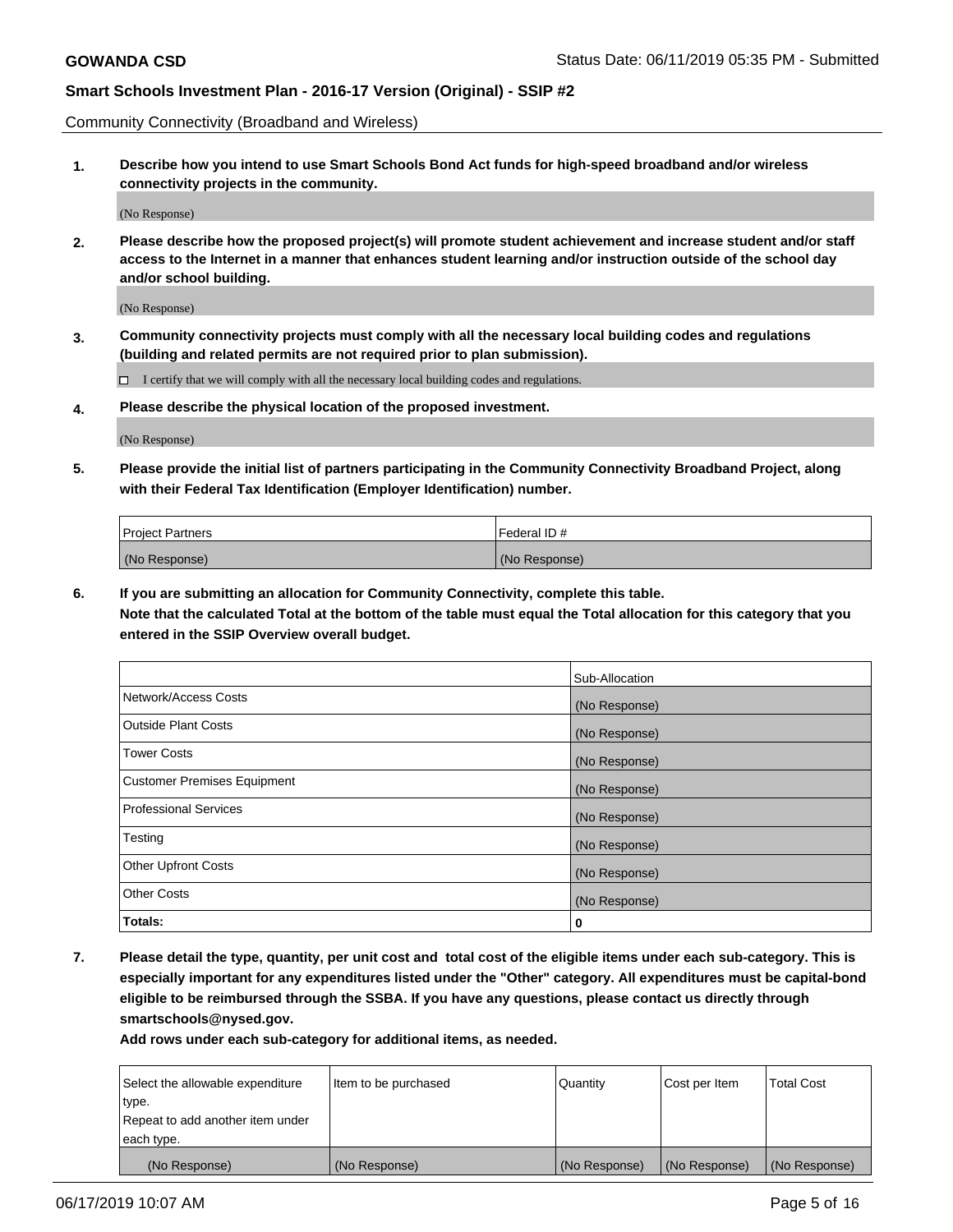#### Classroom Learning Technology

**1. In order for students and faculty to receive the maximum benefit from the technology made available under the Smart Schools Bond Act, their school buildings must possess sufficient connectivity infrastructure to ensure that devices can be used during the school day. Smart Schools Investment Plans must demonstrate that sufficient infrastructure that meets the Federal Communications Commission's 100 Mbps per 1,000 students standard currently exists in the buildings where new devices will be deployed, or is a planned use of a portion of Smart Schools Bond Act funds, or is under development through another funding source.**

**Smart Schools Bond Act funds used for technology infrastructure or classroom technology investments must increase the number of school buildings that meet or exceed the minimum speed standard of 100 Mbps per 1,000 students and staff within 12 months. This standard may be met on either a contracted 24/7 firm service or a "burstable" capability. If the standard is met under the burstable criteria, it must be:**

**1. Specifically codified in a service contract with a provider, and**

**2. Guaranteed to be available to all students and devices as needed, particularly during periods of high demand, such as computer-based testing (CBT) periods.**

**Please describe how your district already meets or is planning to meet this standard within 12 months of plan submission.**

|                                                                     | Minimum Capacity (Expressed in Gb) | Maximum Capacity (Expressed in Gb) |
|---------------------------------------------------------------------|------------------------------------|------------------------------------|
| Network Bandwidth: Incoming connection TO<br>district schools (WAN) | $1$ GB                             | 1 GB                               |
| Network Bandwidth: Connections Between<br>school buildings (LAN)    | $1$ GB                             | $10$ GB                            |
| Bandwidth: Connections WITHIN school<br>buildings (LAN)             | <b>GB</b>                          | $10$ GB                            |

- **1a. If a district believes that it will be impossible to meet this standard within 12 months, it may apply for a waiver of this requirement, as described on the Smart Schools website. The waiver must be filed and approved by SED prior to submitting this survey.**
	- $\Box$  By checking this box, you are certifying that the school district has an approved waiver of this requirement on file with the New York State Education Department.

#### **2. Connectivity Speed Calculator (Required)**

|                         | I Number of<br>Students | Multiply by<br>100 Kbps | Divide by 1000 Current Speed<br>to Convert to<br>Required<br>l Speed in Mb | lin Mb | <b>I</b> Expected<br>Speed to be<br>Attained Within   Required<br>12 Months | <b>Expected Date</b><br><b>When</b><br>Speed Will be<br>l Met |
|-------------------------|-------------------------|-------------------------|----------------------------------------------------------------------------|--------|-----------------------------------------------------------------------------|---------------------------------------------------------------|
| <b>Calculated Speed</b> | 1.139                   | 113,900                 | 113.9                                                                      | 1000   | 1000                                                                        | l Now                                                         |

**3. If the district wishes to have students and staff access the Internet from wireless devices within the school building, or in close proximity to it, it must first ensure that it has a robust Wi-Fi network in place that has sufficient bandwidth to meet user demand.**

#### **Please describe how you have quantified this demand and how you plan to meet this demand.**

The District currently has an Aruba WLAN system (which was installed last November 2017) in place and and has an access point in every room within the district which provides access to the internet and meets our user demand.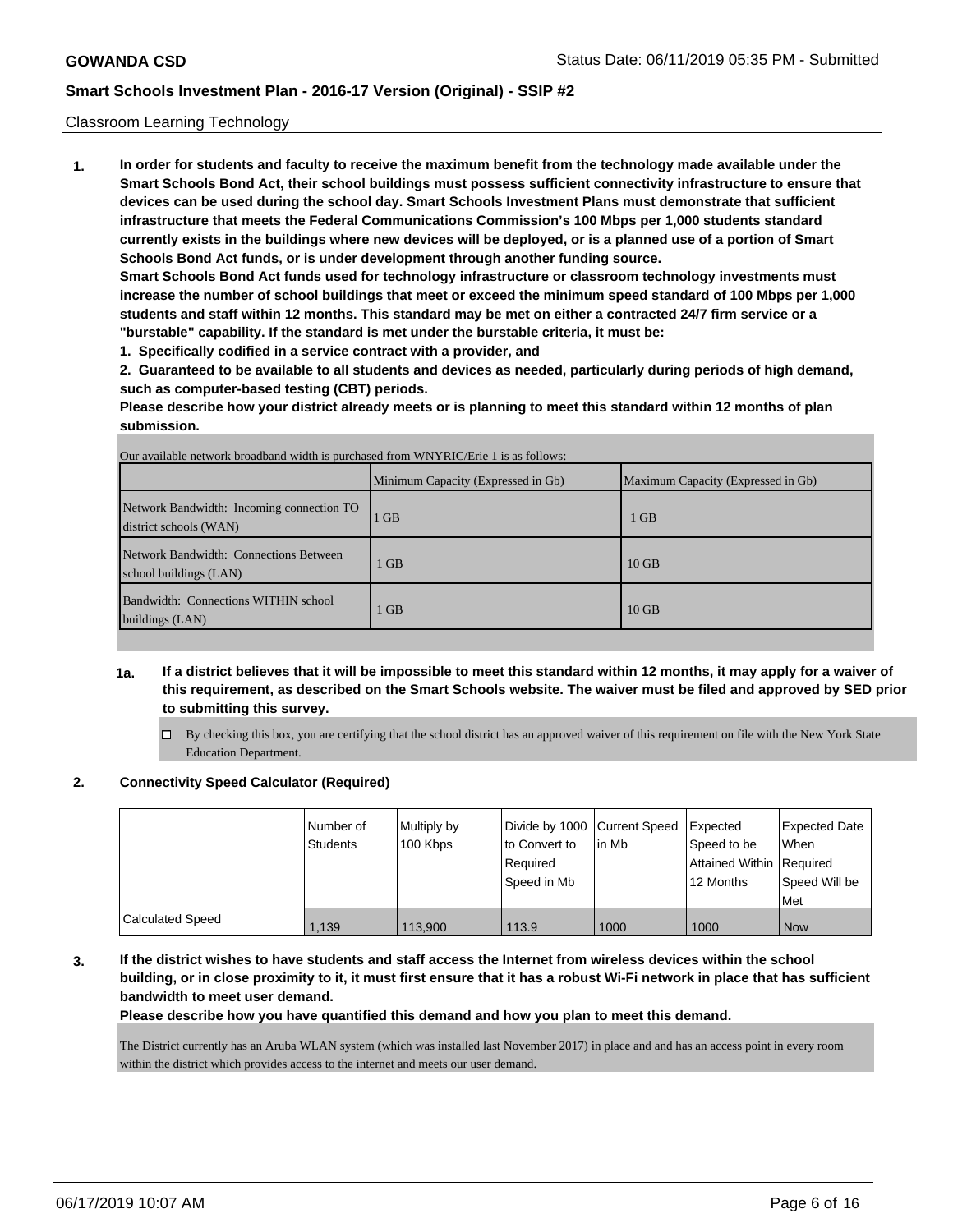#### Classroom Learning Technology

**4. All New York State public school districts are required to complete and submit an Instructional Technology Plan survey to the New York State Education Department in compliance with Section 753 of the Education Law and per Part 100.12 of the Commissioner's Regulations.**

**Districts that include educational technology purchases as part of their Smart Schools Investment Plan must have a submitted and approved Instructional Technology Plan survey on file with the New York State Education Department.**

- By checking this box, you are certifying that the school district has an approved Instructional Technology Plan survey on file with the New York State Education Department.
- **5. Describe the devices you intend to purchase and their compatibility with existing or planned platforms or systems. Specifically address the adequacy of each facility's electrical, HVAC and other infrastructure necessary to install and support the operation of the planned technology.**

| Item                                                  | #   | Price/Item | Total     |
|-------------------------------------------------------|-----|------------|-----------|
| 11.6" Chromebook                                      | 200 | \$330.00   | \$66,000  |
| Google Chrome OS Management<br>License                | 200 | \$25.00    | \$5,000   |
| Chromebook Cover                                      | 200 | \$16.00    | \$3,200   |
| <b>Chromebrook Carrying Case</b>                      | 70  | \$35.00    | \$2,450   |
| iPads                                                 | 100 | \$400.00   | \$40,000  |
| iPad Cases                                            | 100 | \$60.00    | \$6,000   |
| 75" Interactive Flat Panels                           | 32  | \$3,680.00 | \$117,760 |
| Mounting hardware/cart for<br>interactive flat panels | 24  | \$380.00   | \$9,120   |
| Total                                                 |     |            | \$249,530 |

All district schools have had their electrical systems upgraded in the past 20 years. Each classroom has at least three 20 amp outlet circuits of clean AC power. A typical classroom has approximately 28 clean power outlets. The new planned devices, iPads and Chromebooks, will draw approximately 1/5th the power of a traditional desktop computer with monitor. The school district has adequate electrical supply to support our planned increase in devices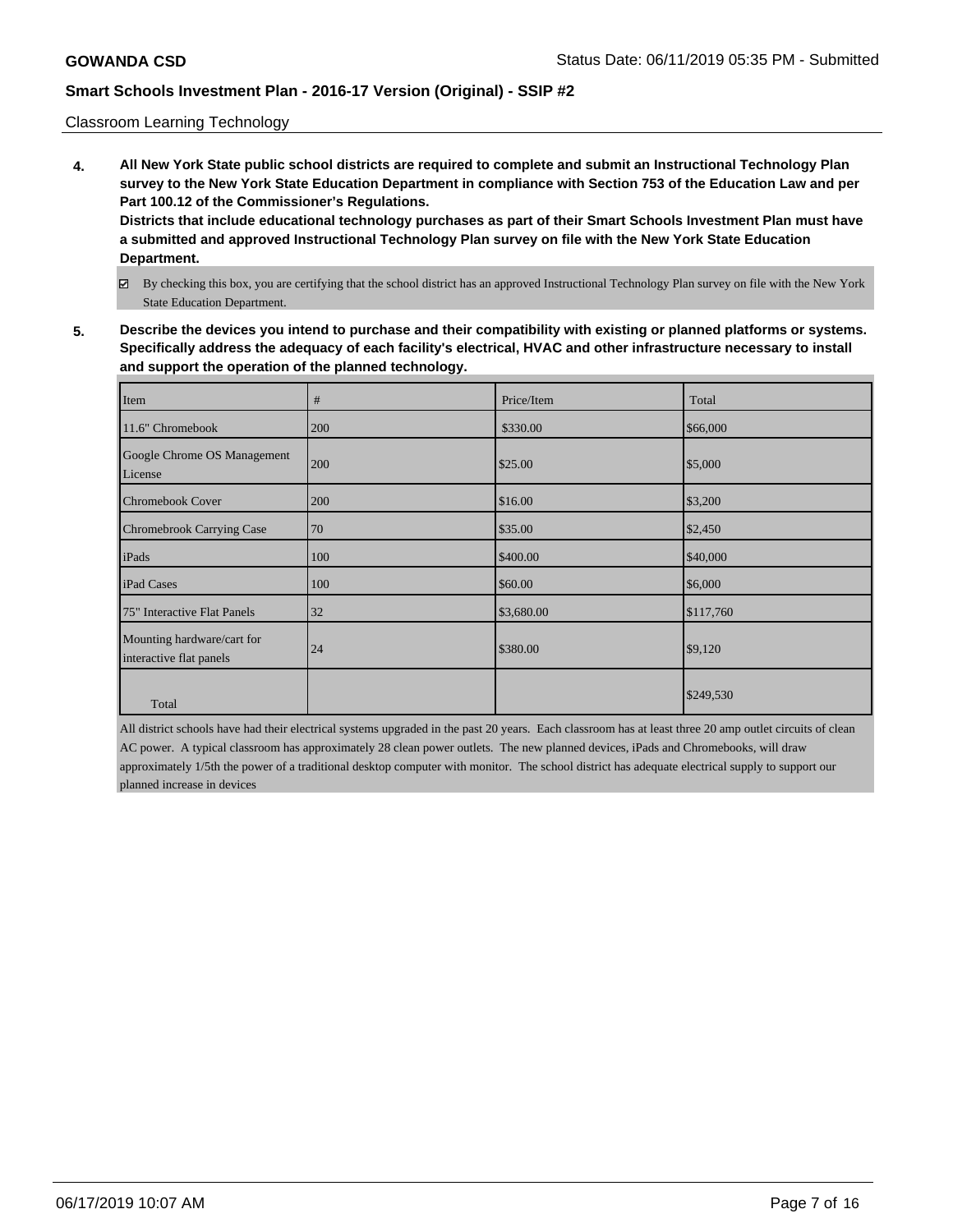#### Classroom Learning Technology

- **6. Describe how the proposed technology purchases will:**
	- **> enhance differentiated instruction;**
	- **> expand student learning inside and outside the classroom;**
	- **> benefit students with disabilities and English language learners; and**
	- **> contribute to the reduction of other learning gaps that have been identified within the district.**

**The expectation is that districts will place a priority on addressing the needs of students who struggle to succeed in a rigorous curriculum. Responses in this section should specifically address this concern and align with the district's Instructional Technology Plan (in particular Question 2 of E. Curriculum and Instruction: "Does the district's instructional technology plan address the needs of students with disabilities to ensure equitable access to instruction, materials and assessments?" and Question 3 of the same section: "Does the district's instructional technology plan address the provision of assistive technology specifically for students with disabilities to ensure access to and participation in the general curriculum?"**

**Enhance Differentiated Instruction:** With implementation of Google for Education and Schoology, all staff and students can easily communicated, collaborate and create online centers for learning. These platforms allow for our staff and students to submit projects and allow both staff and students to individualize instruction and pace work based on each student's learning level. The access to the internet will create opportunities for staff to access unlimited resources to address the diverse needs of our students. Theses tools and resources will ensure that staff have the ability to differentiate in many ways for our students. Students will interact with programs that have been leveled to their individual skills and allow them to progress and achieve.

**Expand Student Learning Inside and Outside the Classroom:** Online access to lessons allows students the privacy to work at their own pace and provides them opportunities to collaborate and communicate with staff and students outside the classroom Students who have internet access at home will be able to extend their learning to the comfort of their home and students without internet access will be encouraged to visit local agencies (library, Tim Hortons, etc.) that are providing free internet access. The school will also ensure that students have the opportunity to access the internet on campus after school hours. Even without internet access students will be able to complete assignments off-line.

**Benefit Students with Disabilities and English Language Learners:** Online access to curriculum, materials and assessments will ensure that the needs of students with disabilities and English Language Learners are met. With support students with disabilities and ELL students will be able to level the playing field and help them grow as independent learners and expand their learning experiences. Student IEP's address assistive technology and adaptations to materials to allow for full access to instruction. Our district is aggressive in keeping our students within our general education classrooms (versus segregating them to special classrooms) and the use of technology ensues that a students needs for full access to classroom instruction in the general education classroom are met.

**Reduction of Other Learning Gaps that Have Been Identified within the District:** Students in the RTI/Student Assistance process and others who may have learning gaps due to high absenteeism or other factors will benefit from the ability to access curriculum wherever and whenever he/she chooses to do so. Teachers can also easily adjust the pace of learning and provide for tutorials to assist in remediation.

### **7. Where appropriate, describe how the proposed technology purchases will enhance ongoing communication with parents and other stakeholders and help the district facilitate technology-based regional partnerships, including distance learning and other efforts.**

The technology being purchased will increase parent communication by more easily allowing parents to support their children with academic work by providing parents with educational resources and digital curriculum they can access at home. Parents will be able to access teacher resources which will provide them with instructions on how to complete homework assignments. In addition, parents will be able to monitor their child's progress by signing into Schoology and viewing their child's work. The goal is for parents and students to have access to cloud based documents and to more easily access email, grades, subscription-based resources and other customized educational experiences that would not be accessible without individual technology tools. The District also utilized technology to assist high schools students with credit recovery. Students work online to view tutorials and complete assignments. This will allow students to work on these programs inside and out of school. AS students mature and move through the grade levies they begin to not only consume but also create content. The technology the district tis proposing to purchase will help to create flexible learning environments creating "technological differentiation" for students.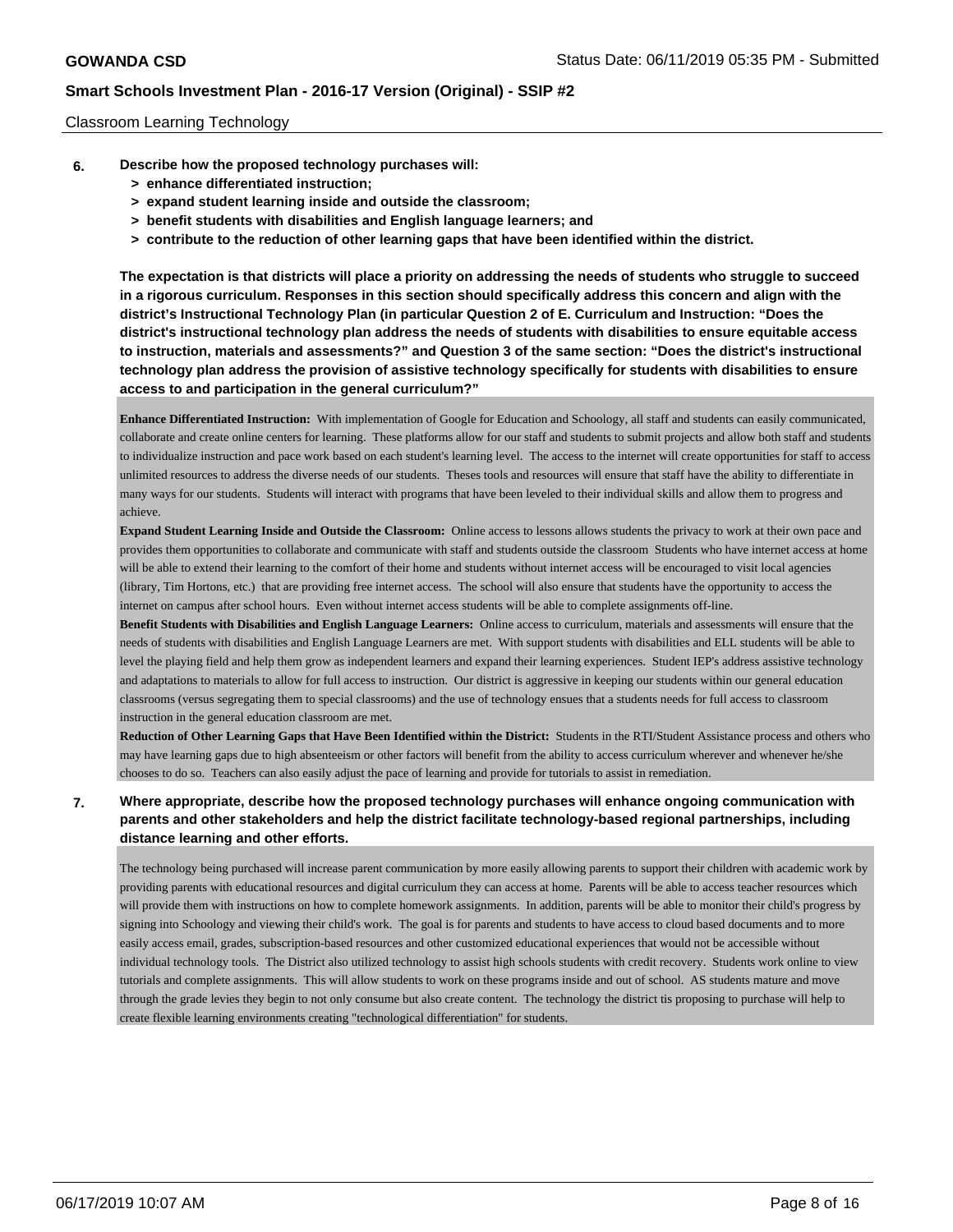#### Classroom Learning Technology

**8. Describe the district's plan to provide professional development to ensure that administrators, teachers and staff can employ the technology purchased to enhance instruction successfully.**

**Note: This response should be aligned and expanded upon in accordance with your district's response to Question 1 of F. Professional Development of your Instructional Technology Plan: "Please provide a summary of professional development offered to teachers and staff, for the time period covered by this plan, to support technology to enhance teaching and learning. Please include topics, audience and method of delivery within your summary."**

Through after school/summer/school day PD, superintendent conference days and push in PD with the technology integrators, Gowanda Central School will provide, improve and enhance teaching and learning with technology. Gowanda Central School will employ BOCES, consultants, and teacher leaders to improve and enhance teaching and learning with technology. Here are some topics that will be covered: Student Talk- Strategies and Tech resources to increase student conversation and communication with peers. Using Video in Your Lessons- Strategies and resources to incorporate video to create multi-media lessons and tasks. Formative Digital Assessments- Resources to assess student learning and how to use the data to further instruction. CBT- Computer based testing questions- How to use various platforms and question creation. Student Collaboration- Learn about platforms and strategies to get students to work together to complete a task. Playlists and choices boards- Creating interactive personalized learning pathways. Hyperdocs- create interactive lessons through a document. Coding- Explore how coding can be incorporated into your curriculum. Learning Management System- Schoology- Creating standards based lessons; managing you class resources; Gradebook; Communicating with students; Groups

**9. Districts must contact the SUNY/CUNY teacher preparation program that supplies the largest number of the district's new teachers to request advice on innovative uses and best practices at the intersection of pedagogy and educational technology.**

By checking this box, you certify that you have contacted the SUNY/CUNY teacher preparation program that supplies the largest number of your new teachers to request advice on these issues.

**9a. Please enter the name of the SUNY or CUNY Institution that you contacted.**

SUNY Fredonia

**9b. Enter the primary Institution phone number.**

716-673-3311

**9c. Enter the name of the contact person with whom you consulted and/or will be collaborating with on innovative uses of technology and best practices.**

Dr. Christine Givner

**10. A district whose Smart Schools Investment Plan proposes the purchase of technology devices and other hardware must account for nonpublic schools in the district.**

**Are there nonpublic schools within your school district?**

□ Yes

**Z** No

**11. Nonpublic Classroom Technology Loan Calculator**

**The Smart Schools Bond Act provides that any Classroom Learning Technology purchases made using Smart Schools funds shall be lent, upon request, to nonpublic schools in the district. However, no school district shall be required to loan technology in amounts greater than the total obtained and spent on technology pursuant to the Smart Schools Bond Act and the value of such loan may not exceed the total of \$250 multiplied by the nonpublic school enrollment in the base year at the time of enactment.**

**See:**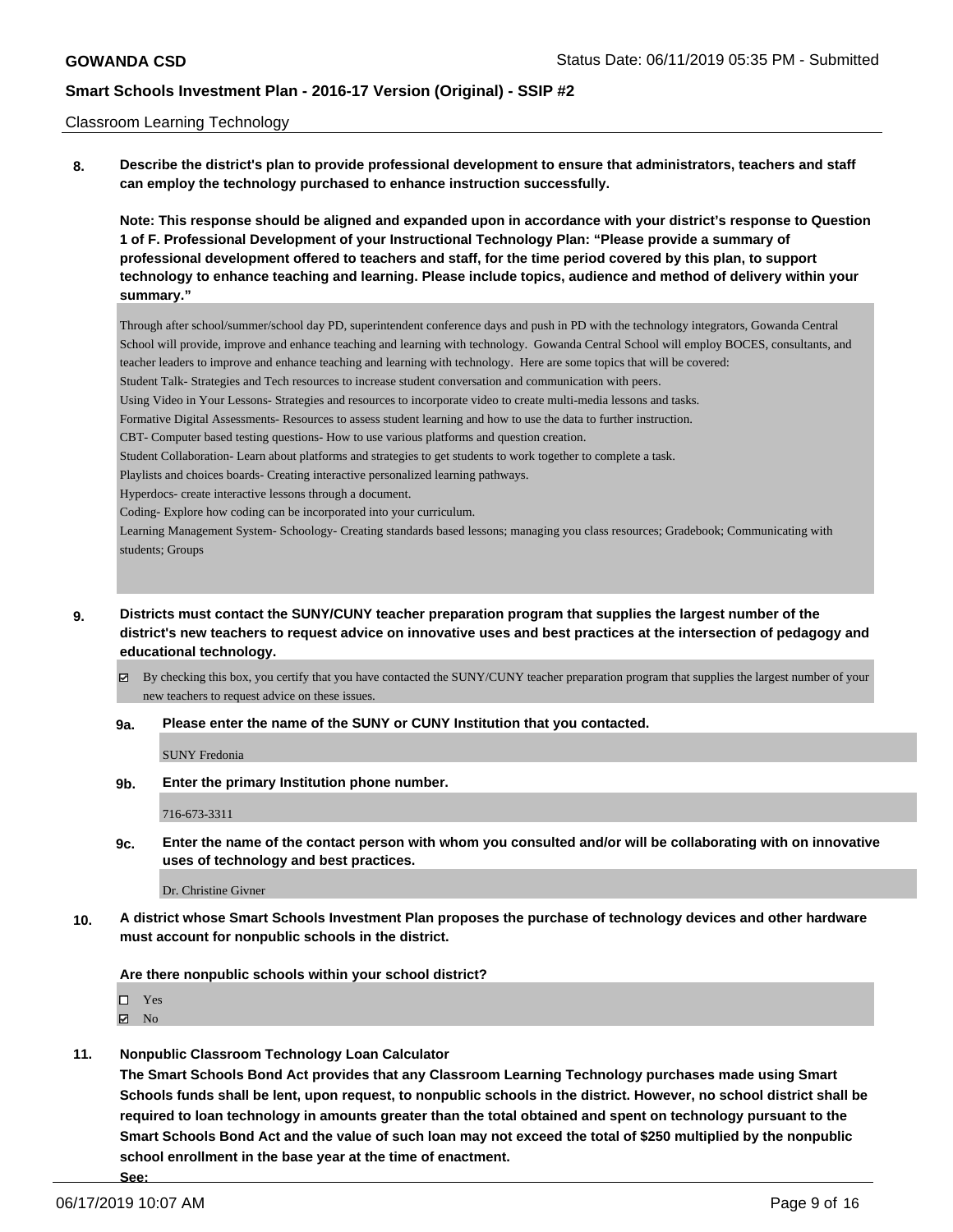Classroom Learning Technology

#### **http://www.p12.nysed.gov/mgtserv/smart\_schools/docs/Smart\_Schools\_Bond\_Act\_Guidance\_04.27.15\_Final.pdf.**

|                                       | 1. Classroom<br>Technology<br>Sub-allocation | 2. Public<br>Enrollment<br>(2014-15) | l 3. Nonpublic<br>l Enrollment<br>$(2014 - 15)$ | I4. Sum of<br>Public and<br>l Nonpublic<br>Enrollment | 15. Total Per<br>Pupil Sub-<br>lallocation                                                    | l 6. Total<br>Nonpublic Loan<br>Amount |
|---------------------------------------|----------------------------------------------|--------------------------------------|-------------------------------------------------|-------------------------------------------------------|-----------------------------------------------------------------------------------------------|----------------------------------------|
| Calculated Nonpublic Loan<br>l Amount |                                              |                                      |                                                 |                                                       | (No Response)   (No Response)   (No Response)   (No Response)   (No Response)   (No Response) |                                        |

**12. To ensure the sustainability of technology purchases made with Smart Schools funds, districts must demonstrate a long-term plan to maintain and replace technology purchases supported by Smart Schools Bond Act funds. This sustainability plan shall demonstrate a district's capacity to support recurring costs of use that are ineligible for Smart Schools Bond Act funding such as device maintenance, technical support, Internet and wireless fees, maintenance of hotspots, staff professional development, building maintenance and the replacement of incidental items. Further, such a sustainability plan shall include a long-term plan for the replacement of purchased devices and equipment at the end of their useful life with other funding sources.**

 $\boxtimes$  By checking this box, you certify that the district has a sustainability plan as described above.

**13. Districts must ensure that devices purchased with Smart Schools Bond funds will be distributed, prepared for use, maintained and supported appropriately. Districts must maintain detailed device inventories in accordance with generally accepted accounting principles.**

By checking this box, you certify that the district has a distribution and inventory management plan and system in place.

**14. If you are submitting an allocation for Classroom Learning Technology complete this table. Note that the calculated Total at the bottom of the table must equal the Total allocation for this category that you entered in the SSIP Overview overall budget.**

|                          | Sub-Allocation |
|--------------------------|----------------|
| Interactive Whiteboards  | 126,880        |
| Computer Servers         | (No Response)  |
| <b>Desktop Computers</b> | (No Response)  |
| <b>Laptop Computers</b>  | 66,000         |
| <b>Tablet Computers</b>  | 40,000         |
| <b>Other Costs</b>       | 16,650         |
| Totals:                  | 249,530        |

**15. Please detail the type, quantity, per unit cost and total cost of the eligible items under each sub-category. This is especially important for any expenditures listed under the "Other" category. All expenditures must be capital-bond eligible to be reimbursed through the SSBA. If you have any questions, please contact us directly through smartschools@nysed.gov.**

**Please specify in the "Item to be Purchased" field which specific expenditures and items are planned to meet the district's nonpublic loan requirement, if applicable.**

**NOTE: Wireless Access Points that will be loaned/purchased for nonpublic schools should ONLY be included in this category, not under School Connectivity, where public school districts would list them.**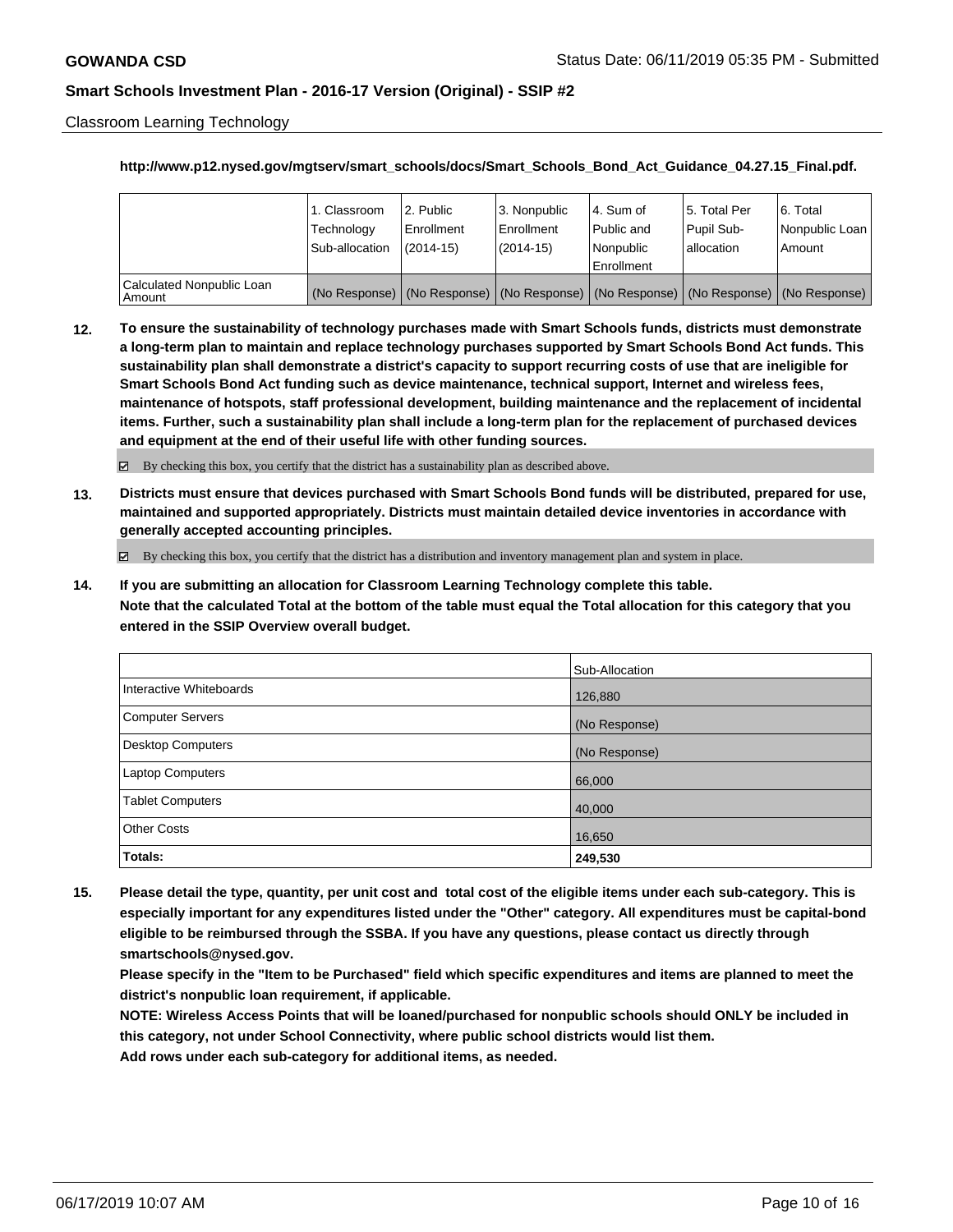Classroom Learning Technology

| Select the allowable expenditure | Item to be Purchased                    | Quantity | Cost per Item | <b>Total Cost</b> |
|----------------------------------|-----------------------------------------|----------|---------------|-------------------|
| type.                            |                                         |          |               |                   |
| Repeat to add another item under |                                         |          |               |                   |
| each type.                       |                                         |          |               |                   |
| Interactive Whiteboards          | 75 inch flat panel                      | 32       | 3,680         | 117,760           |
| <b>Laptop Computers</b>          | 11.6 inch touch chromebook              | 200      | 330           | 66,000            |
| <b>Tablet Computers</b>          | iPad                                    | 100      | 400           | 40,000            |
| <b>Other Costs</b>               | Google Chrome OS Management             | 200      | 25            | 5,000             |
|                                  | License                                 |          |               |                   |
| <b>Other Costs</b>               | <b>Chromebook Cover</b>                 | 200      | 16            | 3,200             |
| <b>Other Costs</b>               | <b>Chromebook Carrying Case</b>         | 70       | 35            | 2,450             |
| <b>Other Costs</b>               | iPad Cases                              | 100      | 60            | 6,000             |
| Interactive Whiteboards          | Mounting hardware/carts for interactive | 24       | 380           | 9,120             |
|                                  | flat panels                             |          |               |                   |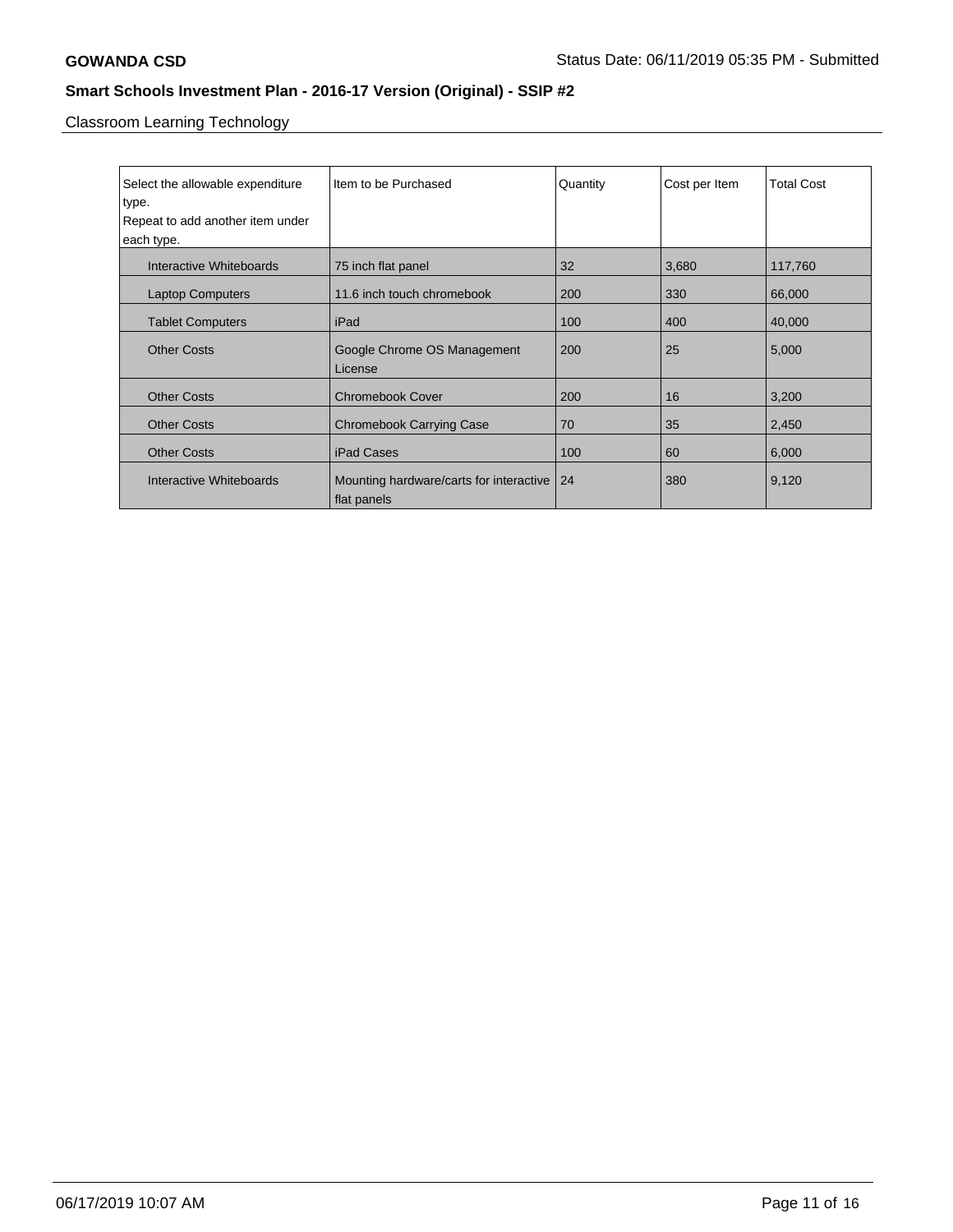#### Pre-Kindergarten Classrooms

**1. Provide information regarding how and where the district is currently serving pre-kindergarten students and justify the need for additional space with enrollment projections over 3 years.**

(No Response)

- **2. Describe the district's plan to construct, enhance or modernize education facilities to accommodate prekindergarten programs. Such plans must include:**
	- **Specific descriptions of what the district intends to do to each space;**
	- **An affirmation that pre-kindergarten classrooms will contain a minimum of 900 square feet per classroom;**
	- **The number of classrooms involved;**
	- **The approximate construction costs per classroom; and**
	- **Confirmation that the space is district-owned or has a long-term lease that exceeds the probable useful life of the improvements.**

(No Response)

**3. Smart Schools Bond Act funds may only be used for capital construction costs. Describe the type and amount of additional funds that will be required to support ineligible ongoing costs (e.g. instruction, supplies) associated with any additional pre-kindergarten classrooms that the district plans to add.**

(No Response)

**4. All plans and specifications for the erection, repair, enlargement or remodeling of school buildings in any public school district in the State must be reviewed and approved by the Commissioner. Districts that plan capital projects using their Smart Schools Bond Act funds will undergo a Preliminary Review Process by the Office of Facilities Planning.**

**Please indicate on a separate row each project number given to you by the Office of Facilities Planning.**

| Project Number |  |
|----------------|--|
| (No Response)  |  |
|                |  |

**5. If you have made an allocation for Pre-Kindergarten Classrooms, complete this table.**

**Note that the calculated Total at the bottom of the table must equal the Total allocation for this category that you entered in the SSIP Overview overall budget.**

|                                          | Sub-Allocation |
|------------------------------------------|----------------|
| Construct Pre-K Classrooms               | (No Response)  |
| Enhance/Modernize Educational Facilities | (No Response)  |
| <b>Other Costs</b>                       | (No Response)  |
| Totals:                                  | 0              |

**6. Please detail the type, quantity, per unit cost and total cost of the eligible items under each sub-category. This is especially important for any expenditures listed under the "Other" category. All expenditures must be capital-bond eligible to be reimbursed through the SSBA. If you have any questions, please contact us directly through smartschools@nysed.gov.**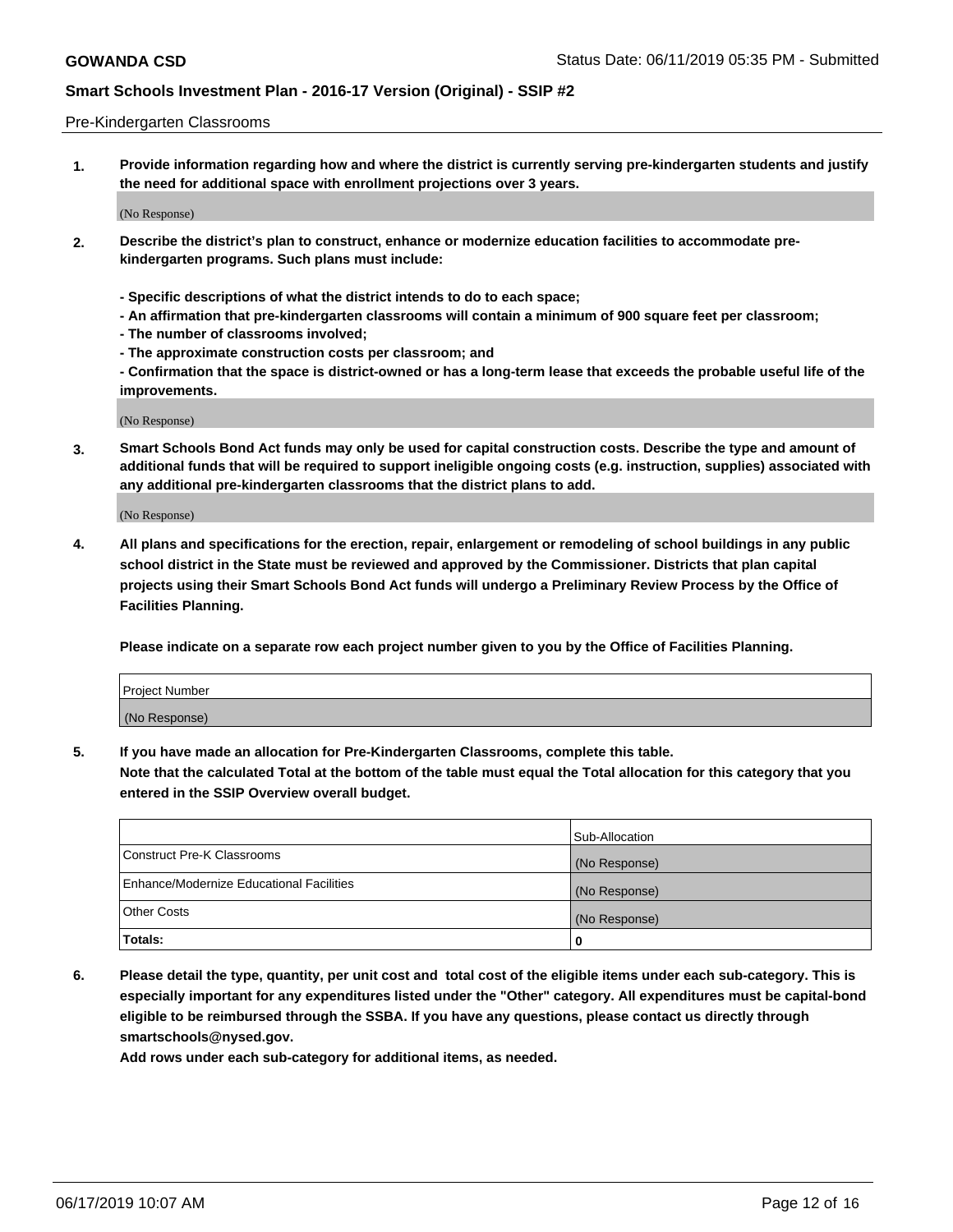Pre-Kindergarten Classrooms

| Select the allowable expenditure | Item to be purchased | Quantity      | Cost per Item | <b>Total Cost</b> |
|----------------------------------|----------------------|---------------|---------------|-------------------|
| type.                            |                      |               |               |                   |
| Repeat to add another item under |                      |               |               |                   |
| each type.                       |                      |               |               |                   |
| (No Response)                    | (No Response)        | (No Response) | (No Response) | (No Response)     |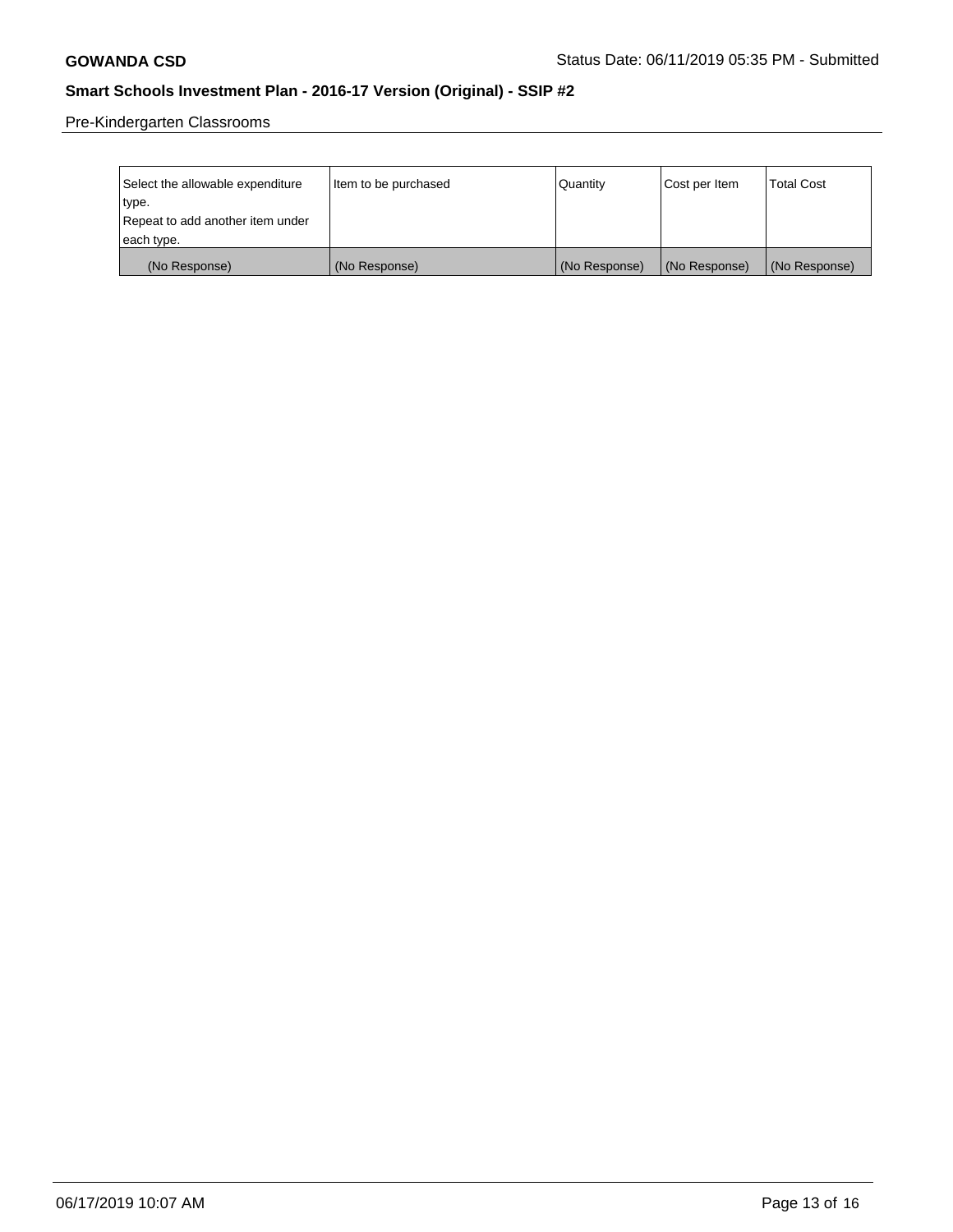Replace Transportable Classrooms

**1. Describe the district's plan to construct, enhance or modernize education facilities to provide high-quality instructional space by replacing transportable classrooms.**

(No Response)

**2. All plans and specifications for the erection, repair, enlargement or remodeling of school buildings in any public school district in the State must be reviewed and approved by the Commissioner. Districts that plan capital projects using their Smart Schools Bond Act funds will undergo a Preliminary Review Process by the Office of Facilities Planning.**

**Please indicate on a separate row each project number given to you by the Office of Facilities Planning.**

| Project Number |  |
|----------------|--|
|                |  |
|                |  |
|                |  |
|                |  |
| (No Response)  |  |
|                |  |
|                |  |
|                |  |

**3. For large projects that seek to blend Smart Schools Bond Act dollars with other funds, please note that Smart Schools Bond Act funds can be allocated on a pro rata basis depending on the number of new classrooms built that directly replace transportable classroom units.**

**If a district seeks to blend Smart Schools Bond Act dollars with other funds describe below what other funds are being used and what portion of the money will be Smart Schools Bond Act funds.**

(No Response)

**4. If you have made an allocation for Replace Transportable Classrooms, complete this table. Note that the calculated Total at the bottom of the table must equal the Total allocation for this category that you entered in the SSIP Overview overall budget.**

|                                                | Sub-Allocation |
|------------------------------------------------|----------------|
| Construct New Instructional Space              | (No Response)  |
| Enhance/Modernize Existing Instructional Space | (No Response)  |
| <b>Other Costs</b>                             | (No Response)  |
| Totals:                                        | 0              |

**5. Please detail the type, quantity, per unit cost and total cost of the eligible items under each sub-category. This is especially important for any expenditures listed under the "Other" category. All expenditures must be capital-bond eligible to be reimbursed through the SSBA. If you have any questions, please contact us directly through smartschools@nysed.gov.**

| Select the allowable expenditure | Item to be purchased | l Quantitv    | Cost per Item | <b>Total Cost</b> |
|----------------------------------|----------------------|---------------|---------------|-------------------|
| type.                            |                      |               |               |                   |
| Repeat to add another item under |                      |               |               |                   |
| each type.                       |                      |               |               |                   |
| (No Response)                    | (No Response)        | (No Response) | (No Response) | (No Response)     |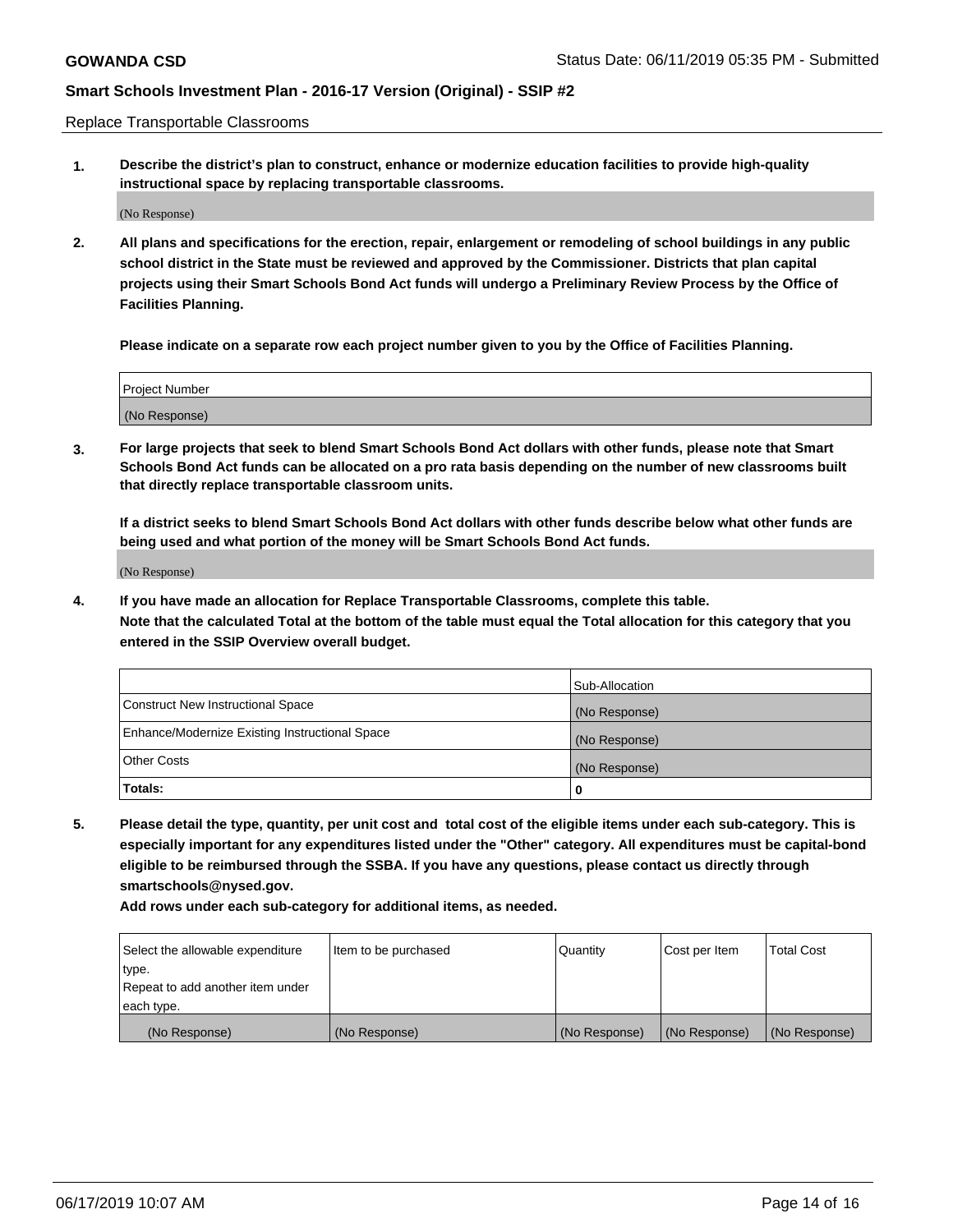High-Tech Security Features

**1. Describe how you intend to use Smart Schools Bond Act funds to install high-tech security features in school buildings and on school campuses.**

(No Response)

**2. All plans and specifications for the erection, repair, enlargement or remodeling of school buildings in any public school district in the State must be reviewed and approved by the Commissioner. Districts that plan capital projects using their Smart Schools Bond Act funds will undergo a Preliminary Review Process by the Office of Facilities Planning.** 

**Please indicate on a separate row each project number given to you by the Office of Facilities Planning.**

| <b>Project Number</b> |  |
|-----------------------|--|
| (No Response)         |  |

- **3. Was your project deemed eligible for streamlined Review?**
	- Yes
	- $\square$  No
- **4. Include the name and license number of the architect or engineer of record.**

| Name          | License Number |
|---------------|----------------|
| (No Response) | (No Response)  |

**5. If you have made an allocation for High-Tech Security Features, complete this table.**

**Note that the calculated Total at the bottom of the table must equal the Total allocation for this category that you entered in the SSIP Overview overall budget.**

|                                                      | Sub-Allocation |
|------------------------------------------------------|----------------|
| Capital-Intensive Security Project (Standard Review) | (No Response)  |
| <b>Electronic Security System</b>                    | (No Response)  |
| <b>Entry Control System</b>                          | (No Response)  |
| Approved Door Hardening Project                      | (No Response)  |
| <b>Other Costs</b>                                   | (No Response)  |
| Totals:                                              | 0              |

**6. Please detail the type, quantity, per unit cost and total cost of the eligible items under each sub-category. This is especially important for any expenditures listed under the "Other" category. All expenditures must be capital-bond eligible to be reimbursed through the SSBA. If you have any questions, please contact us directly through smartschools@nysed.gov.**

| Select the allowable expenditure | Item to be purchased | l Quantitv    | Cost per Item | <b>Total Cost</b> |
|----------------------------------|----------------------|---------------|---------------|-------------------|
| type.                            |                      |               |               |                   |
| Repeat to add another item under |                      |               |               |                   |
| each type.                       |                      |               |               |                   |
| (No Response)                    | (No Response)        | (No Response) | (No Response) | (No Response)     |